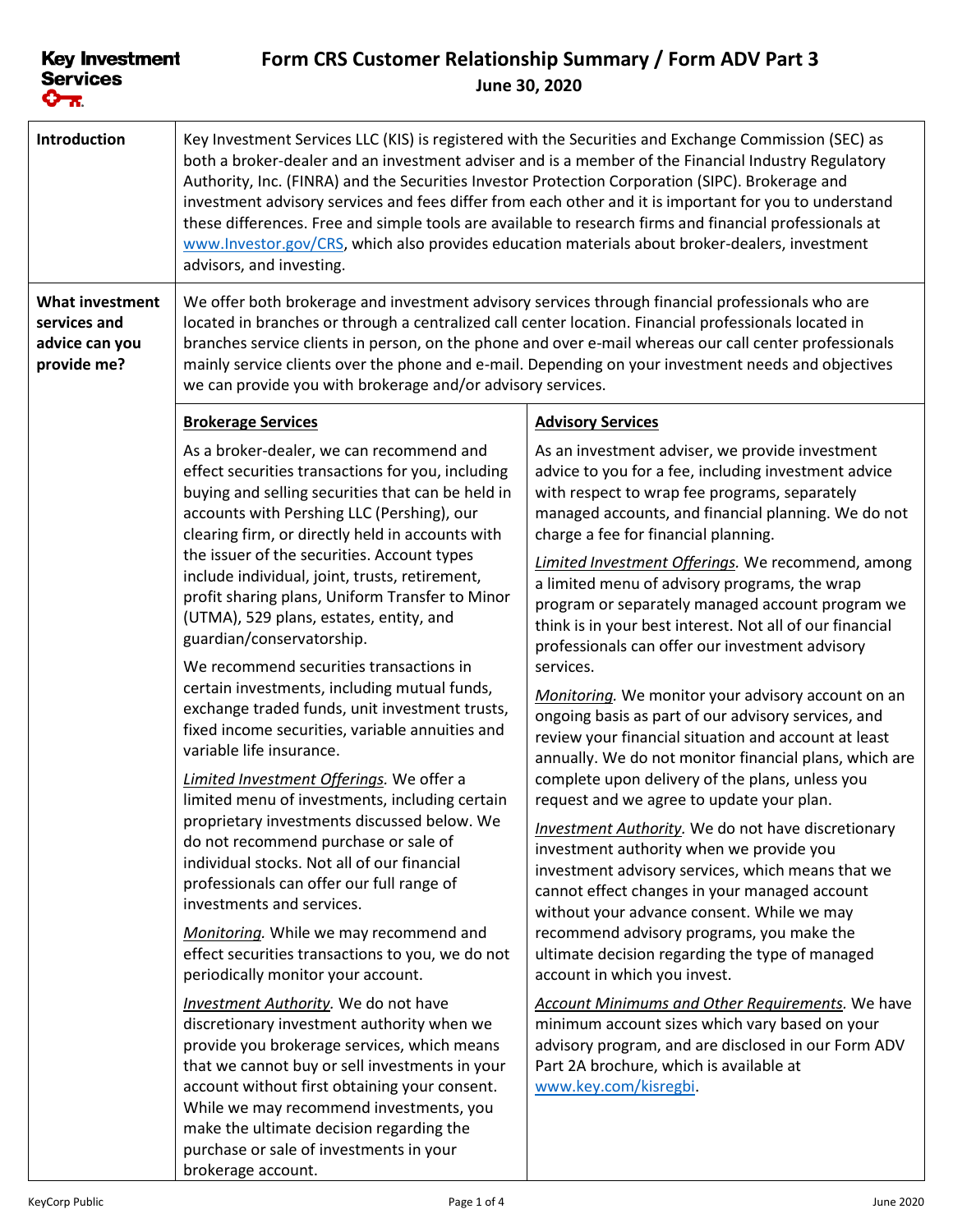|                  | <b>Account Minimums and Other Requirements.</b><br>We do not impose any minimum account<br>requirements to open or maintain a brokerage<br>account with us, but some of the investments<br>you can purchase through us do have minimum<br>investment requirements.<br>professional or by calling the KIS Client Service Center at 1-888-547-2968.                                                                                                                                                                                                                                                                                                                                                                                                                                                                                                                                                                                                                                                                                                                                                                                                                                                                                                                                                                                                                                                                                                                                                                                                                                                                        | For additional information, please see our Best Interest Client Guide, Form ADV Part 2A brochure(s) and<br>other applicable documents by going to www.key.com/kisregbi, by requesting a copy from your financial                                                                                                                                                                                                                                                                                                                                                                                                                                                                                                                                                                                                                                                                                                                                                                                                                                                                                                                                                                                                                                                |  |
|------------------|--------------------------------------------------------------------------------------------------------------------------------------------------------------------------------------------------------------------------------------------------------------------------------------------------------------------------------------------------------------------------------------------------------------------------------------------------------------------------------------------------------------------------------------------------------------------------------------------------------------------------------------------------------------------------------------------------------------------------------------------------------------------------------------------------------------------------------------------------------------------------------------------------------------------------------------------------------------------------------------------------------------------------------------------------------------------------------------------------------------------------------------------------------------------------------------------------------------------------------------------------------------------------------------------------------------------------------------------------------------------------------------------------------------------------------------------------------------------------------------------------------------------------------------------------------------------------------------------------------------------------|-----------------------------------------------------------------------------------------------------------------------------------------------------------------------------------------------------------------------------------------------------------------------------------------------------------------------------------------------------------------------------------------------------------------------------------------------------------------------------------------------------------------------------------------------------------------------------------------------------------------------------------------------------------------------------------------------------------------------------------------------------------------------------------------------------------------------------------------------------------------------------------------------------------------------------------------------------------------------------------------------------------------------------------------------------------------------------------------------------------------------------------------------------------------------------------------------------------------------------------------------------------------|--|
|                  | <b>Conversation Starters.</b> Ask your financial professional -<br>Given my financial situation, should I choose an investment advisory service? Should I choose a<br>brokerage service? Should I choose both types of services? Why or why not?<br>How will you choose investments to recommend to me?<br>What is your relevant experience, including your licenses, education and other qualifications?<br>What do these qualifications mean?                                                                                                                                                                                                                                                                                                                                                                                                                                                                                                                                                                                                                                                                                                                                                                                                                                                                                                                                                                                                                                                                                                                                                                          |                                                                                                                                                                                                                                                                                                                                                                                                                                                                                                                                                                                                                                                                                                                                                                                                                                                                                                                                                                                                                                                                                                                                                                                                                                                                 |  |
| What fees will I | <b>Brokerage Services</b>                                                                                                                                                                                                                                                                                                                                                                                                                                                                                                                                                                                                                                                                                                                                                                                                                                                                                                                                                                                                                                                                                                                                                                                                                                                                                                                                                                                                                                                                                                                                                                                                | <b>Advisory Services</b>                                                                                                                                                                                                                                                                                                                                                                                                                                                                                                                                                                                                                                                                                                                                                                                                                                                                                                                                                                                                                                                                                                                                                                                                                                        |  |
| pay?             | For our brokerage services, we are paid each<br>time you trade in your brokerage account or<br>make a new investment. For certain exchange-<br>traded securities, such as equities or shares of<br>exchange traded funds, you will pay a<br>commission that is a percentage of the value of<br>the securities you buy or sell, and this<br>commission varies depending on the<br>investment and the size or amount of the<br>transaction. For certain fixed income securities,<br>such as corporate or government bonds, you<br>will pay a fee called a mark-up or mark-down<br>that is typically built into the purchase price.<br>For mutual funds, you pay an up-front fee that<br>is typically called a load and reduces the value<br>of your initial investment.<br>You also may incur ongoing fees and expenses<br>associated with certain investments, such as<br>mutual funds. These ongoing fees and<br>expenses, such as 12b-1 fees, management<br>fees, or servicing fees, are deducted from the<br>assets of the investment fund, which means<br>that you pay these ongoing fees and expenses<br>indirectly. More information about these<br>ongoing mutual fund fees and expenses is<br>available in the fund's prospectus.<br>We make more money by having you invest<br>more in the products you purchase. Therefore,<br>we have an incentive to recommend further<br>investments and transactions in your account,<br>and this creates a conflict of interest for us<br>because you will be charged more, and we will<br>receive more compensation, when there are<br>more transactions in your account. | For our advisory services, you will pay a wrap fee, on a<br>quarterly basis, based on a percentage of the value of<br>assets for which we provide investment advice in your<br>account, in connection with our wrap programs and<br>our separately managed account programs. These<br>wrap fees include brokerage, custody and other<br>transaction services. There are no fees for financial<br>planning services. These wrap fees create a conflict of<br>interest for us because the more assets you have in an<br>advisory account with us, the more you will pay in fees<br>to us. Therefore, we have an incentive to recommend<br>you increase the assets in your account.<br>Depending on the trading activity within your advisory<br>program, wrap fees for wrap programs and separately<br>managed account programs can be higher or lower<br>than the fees you would pay for similar transactional<br>activity within a brokerage account.<br>In addition, you will also pay, and we will receive a<br>portion of certain fees associated with your advisory<br>account, including account maintenance and<br>administrative fees. You can find detail on these fees<br>in our Investment Account Fee Schedule available at<br>www.key.com/kisregbi. |  |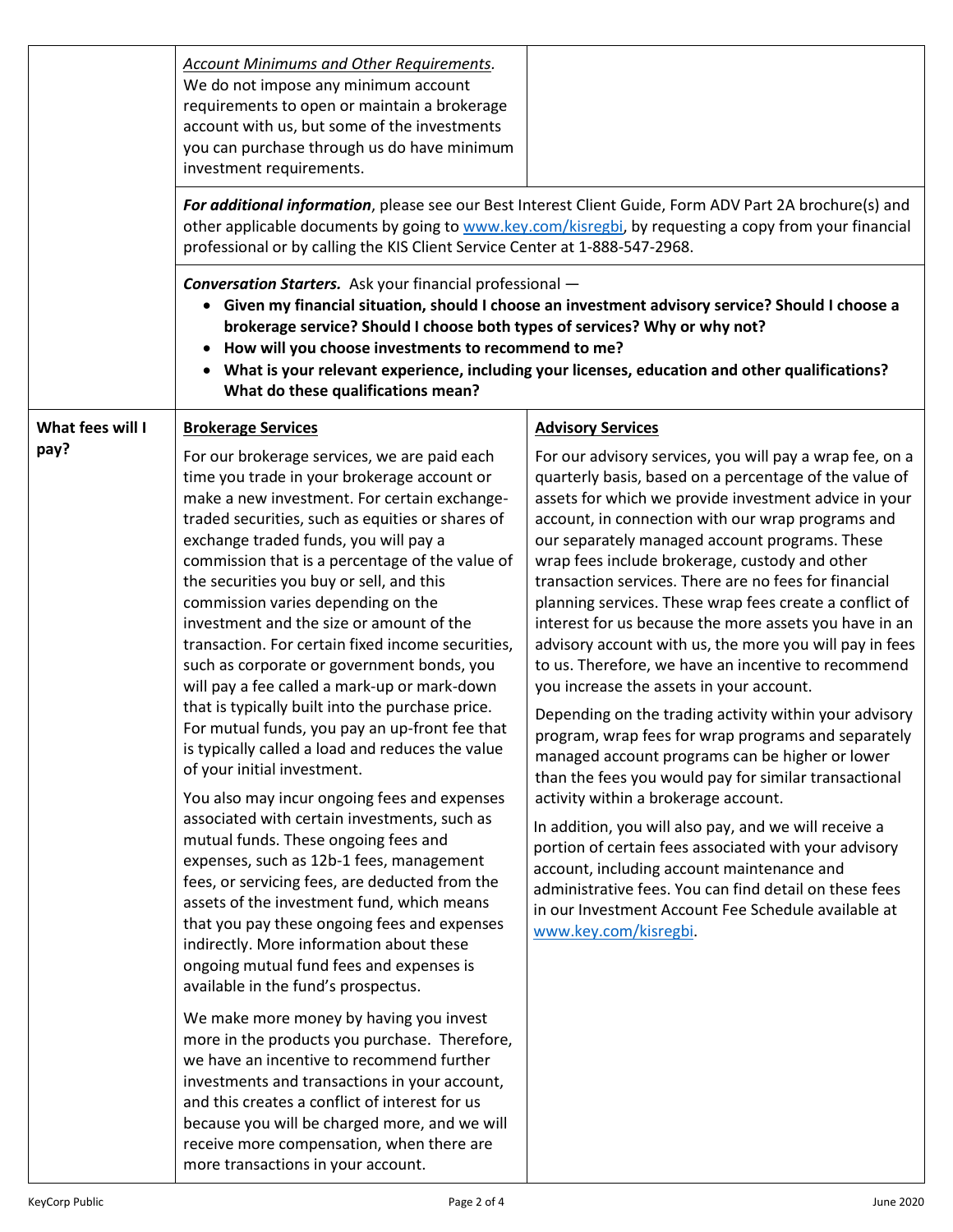|                                                                                                                                                                         | In addition, you will also pay, and we will<br>receive a portion of certain fees associated with<br>your brokerage account, including account<br>maintenance and administrative fees. You can<br>find detail on these fees in our Investment<br>Account Fee Schedule available at<br>www.key.com/kisregbi.                                                                                                                                                                                                                  |                                                                                                                                                                                                               |  |
|-------------------------------------------------------------------------------------------------------------------------------------------------------------------------|-----------------------------------------------------------------------------------------------------------------------------------------------------------------------------------------------------------------------------------------------------------------------------------------------------------------------------------------------------------------------------------------------------------------------------------------------------------------------------------------------------------------------------|---------------------------------------------------------------------------------------------------------------------------------------------------------------------------------------------------------------|--|
|                                                                                                                                                                         | You will pay fees and costs whether you make or lose money on your investments. Fees and costs will<br>reduce any amount of money you make on your investments over time. Please make sure you<br>understand what fees and costs you are paying.                                                                                                                                                                                                                                                                            |                                                                                                                                                                                                               |  |
|                                                                                                                                                                         | For additional information, please see our Best Interest Client Guide, Form ADV Part 2A brochure(s) and<br>other applicable documents by going to www.key.com/kisregbi, by requesting a copy from your financial<br>professional or by calling the KIS Client Service Center at 1-888-547-2968.                                                                                                                                                                                                                             |                                                                                                                                                                                                               |  |
|                                                                                                                                                                         | <b>Conversation Starter.</b> Ask your financial professional -<br>• Help me understand how these fees and costs might affect my investments. If I give you \$10,000<br>to invest, how much will go to fees and costs, and how much will be invested for me?                                                                                                                                                                                                                                                                 |                                                                                                                                                                                                               |  |
| What are your<br>legal obligations<br>to me when<br>providing<br>recommendations                                                                                        | When we provide you with a recommendation as your broker-dealer or as your investment adviser, we<br>have to act in your best interest and not put our interest ahead of yours. At the same time, the way we<br>make money creates some conflicts with your interests. You should understand and ask us about these<br>conflicts because they can affect the recommendations and investment advice we provide you. Here<br>are some examples to help you understand what this means.                                        |                                                                                                                                                                                                               |  |
| as my broker-<br>dealer or when<br>acting as my<br>investment<br>adviser? How else<br>does your firm<br>make money and<br>what conflicts of<br>interest do you<br>have? | Proprietary products. The FDIC Variable Rate Deposit at our affiliate bank, KeyBank, is a cash sweep<br>vehicle which pays money market rates. We receive payments from KeyBank for balances held in this<br>product, which creates a conflict of interest because we have an incentive to encourage your<br>participation in KeyBank's cash sweep vehicle.                                                                                                                                                                 |                                                                                                                                                                                                               |  |
|                                                                                                                                                                         | Key Select Portfolio is a series of managed money models developed by our affiliate, KeyBank. We pay<br>KeyBank for its expertise in creating these models and this creates a potential conflict of interest for us<br>because of our affiliated status.                                                                                                                                                                                                                                                                    |                                                                                                                                                                                                               |  |
|                                                                                                                                                                         | In addition, certain fixed income or other securities may be issued by, through, or underwritten by<br>KeyBanc Capital Markets Inc, our parent company. The benefits to our parent from the purchase of<br>securities issued by, through, or underwritten by it creates a potential conflict of interest because of our<br>affiliated status.                                                                                                                                                                               |                                                                                                                                                                                                               |  |
|                                                                                                                                                                         | Third-party payments. We receive compensation from issuers (such as a mutual fund or insurance<br>company) and their sponsors or managers, and our clearing firm Pershing for certain investments held<br>through its FundVest program, and we also receive ongoing payments, such as 12b-1 fees, from certain<br>issuers. These payments, which are sometimes called "third-party payments," create an incentive for us<br>to recommend investments that entail such payments.                                             |                                                                                                                                                                                                               |  |
|                                                                                                                                                                         | Revenue sharing. In addition to the third-party payments discussed above, many issuers and fund<br>sponsors or managers make payments to us that are sometimes called "revenue sharing" payments<br>because they share with us a part of the revenue that they earn on your investments in their funds or<br>products. These revenue sharing payments create an incentive for us to offer investments and services<br>that entail such payments and to encourage you to increase the amount of assets in those investments. |                                                                                                                                                                                                               |  |
|                                                                                                                                                                         | Persistency bonus allowances. Some product sponsors make a quarterly payment to us based on the<br>assets you hold in certain investments over a period of time, generally 5 years from purchase, of up to 20<br>basis points (0.20%), and these payments create a conflict of interest because they encourage us to<br>recommend investments that include such payments.                                                                                                                                                   |                                                                                                                                                                                                               |  |
|                                                                                                                                                                         |                                                                                                                                                                                                                                                                                                                                                                                                                                                                                                                             | Training and marketing allowances. Some product sponsors pay to offset up to 100% of the costs of<br>training and education of our financial professionals. In some instances, insurance companies and mutual |  |